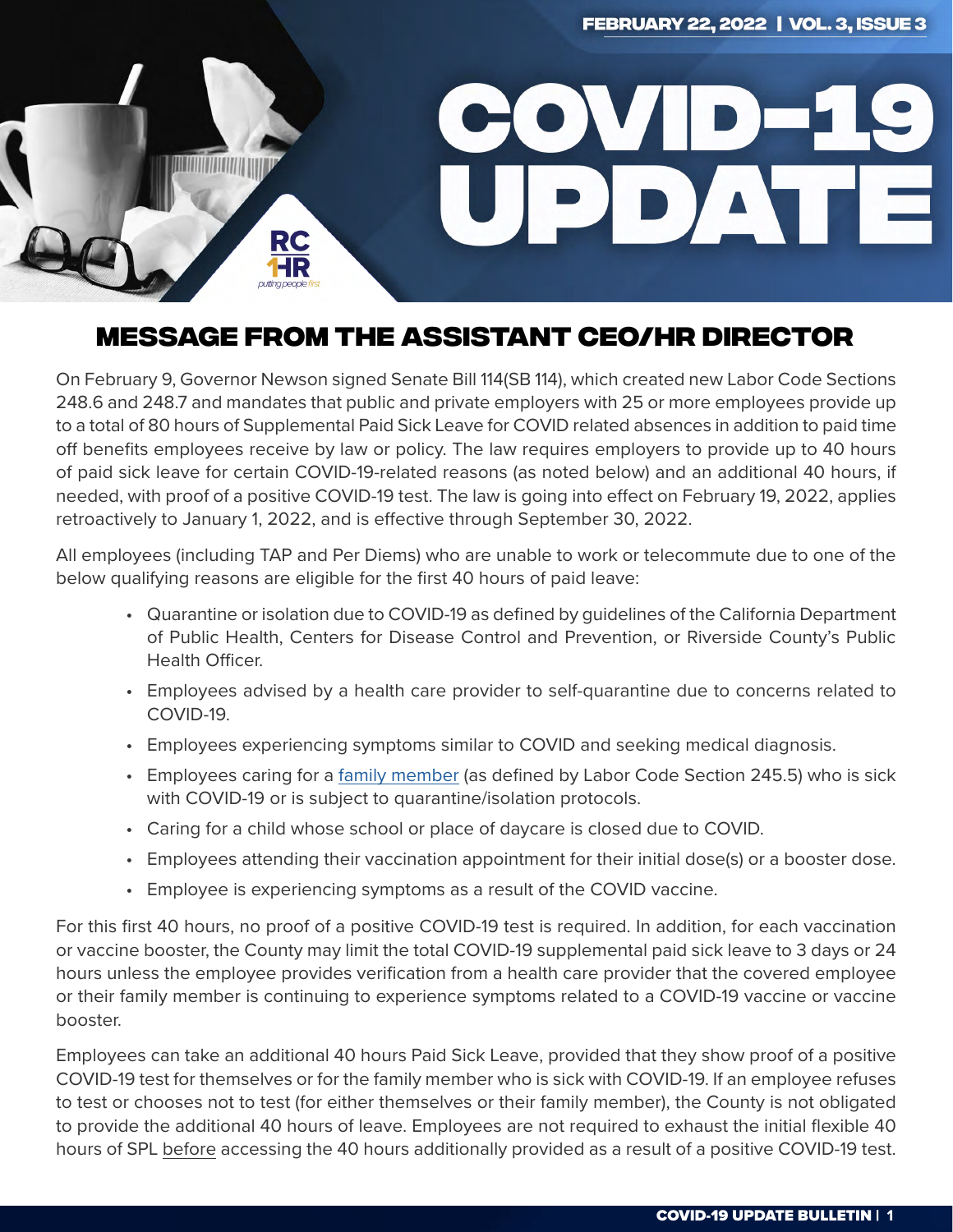must wear face county to during the domestion on the new restriction inproved, in that employee tests positive, to<br>submit to another test on or after the fifth day after the first positive test and provide documentation on submit to another test on or after the min day after the mst positive test and provide documentation on those results. The County will provide the additional test at no costs to the employee. In addition, the County is authorized to require the covered employee, if that employee tests positive, to

Employees who are considered full-time or who have worked or been scheduled to work, on average, 40 hours per week in the preceding two weeks are entitled to the 2022 COVID-19 Supplemental Paid Sick Leave. In Home Supportive Services providers are also entitled the paid leave with the exception that no test is required for the additional 40 hours. All other employees, i.e. part-time employees, are entitled to the number of hours the employee would normally be scheduled to work over a two-week period. Employees will not be required to use other accrued leave before using COVID-19 Supplemental Paid Sick Leave.

and its new variant and should be followed whenever possible. information on the codes will be communicated to the County Department Representatives as soon as the programming and testing is complete. It will take a least one pay period to complete what needs to be done for the codes and are aiming to have everything in place for pay period 6/2022. We ask for your patience as this is getting set up in system. In the meantime, if you believe you are eligible to receive this COVID-19 Supplemental Paid Sick Leave and are requesting retroactivity to January 1, 2022, please reach out to your supervisor/manager to discuss your situation. A work request has been submitted to create and program the time reporting codes for this leave. The

Thank you for your service and your assistance in keeping both yourself and others safe.

for milesge, normalized to get the use of a  $\mathcal{A}$  -county vehicle to get the COVID-19 vacancination. For a information regarding this matter please consult with your supervisor/manager to ensure scheduling does

Brenda Diederichs